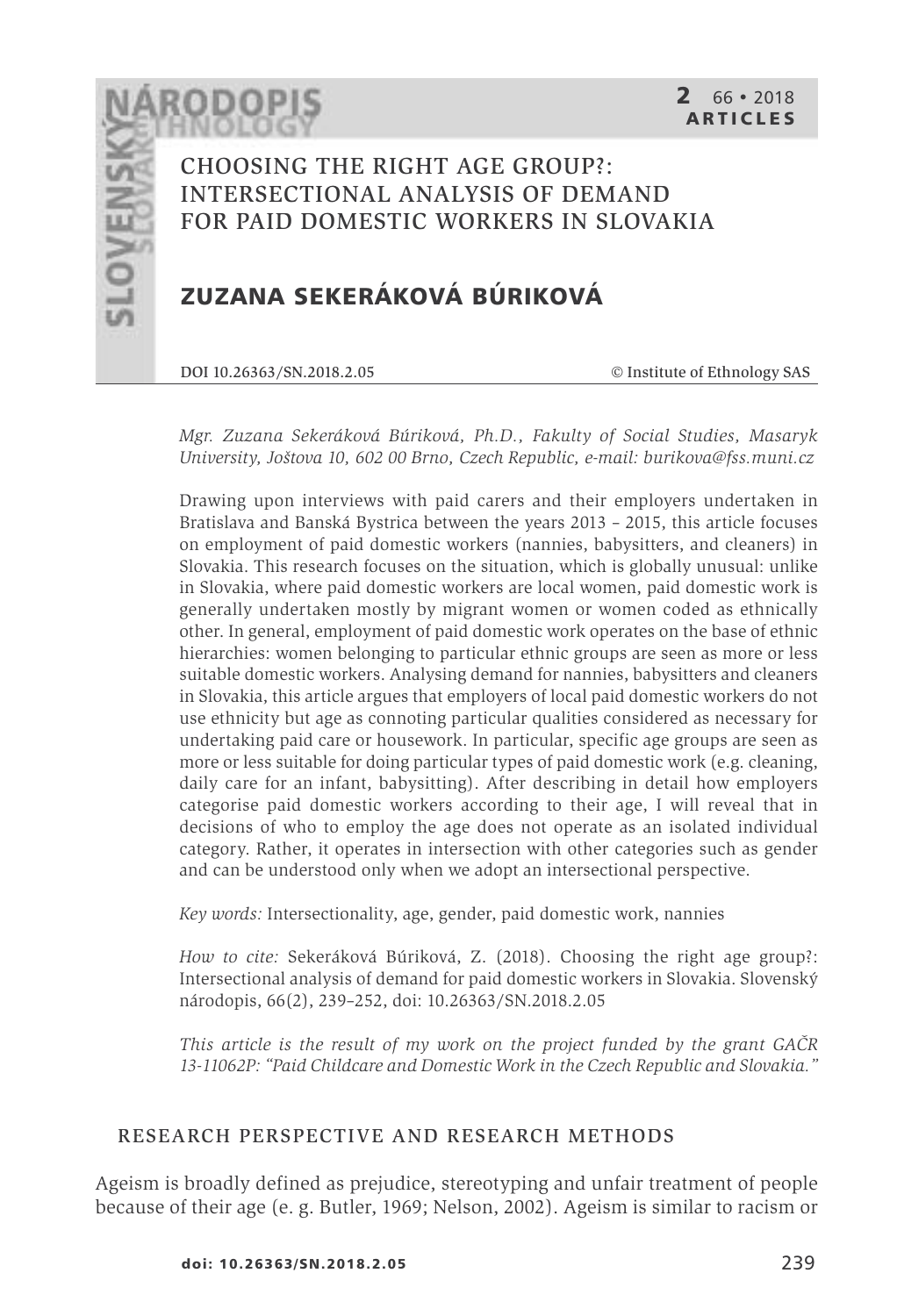sexism in describing stereotyping or discrimination of people based on their (ascribed) belonging to various social groups or categories (Nelson, 2005). However, existing research usually treats discrimination based on age and discrimination based on gender as distinct and unrelated social phenomena (Harnois, 2015). Indeed, Clary Krekula argues that "[w]ithin the gender theoretical sphere, older women have tended to be left out, and age and ageing are seldom addressed" (Krekula, 2007: 155) and while social gerontologists have frequently studied older women, "social gerontology lacks a widespread connection to theoretical advances from gender research [...]" (Krekula, 2007: 156). Indeed, Krekula describes relations between feminist sociologists and research on ageing as "'diners at separate tables', exchanging glances but without bringing together their conceptual resources" (Krekula, 2007: 156). Instead, Krekula and other researchers (e. g. Harnois, 2015; Taefi, 2009) suggest an intersectional perspective recognising that neither women nor elderly are a homogenous group. Indeed, intersectional approaches do not presuppose an undifferentiated human subject (Anthias, 2012). Rather, they propose that experiences and identities of individuals result from a range of different positions they have in a society and these positions cannot be studied as distinct and unrelated:

"Broadly speaking, an intersectional approach emphasises the importance of attending to the multiple social structures and processes that intertwine to produce specific social positions and identities. From this perspective, we need to simultaneously attend to processes of ethnicity, gender, class and so  $\text{on}^1$  in order to grasp the complexities of the social world and the multifaceted nature of social identities and advantage/disadvantage. (...) In this way classes are always gendered and racialized and gender is always classed and racialized and so on, thereby dispelling the idea of homogeneous and essential social categories" (Anthias, 2012: 106).

Intersectionality has been variously theorised (e. g. Anthias, Yuval Davis, 1992; Collins, 1993; Crenshaw, 1994). This article is inspired by processual intersectional approaches understanding gender and age as intertwining and mutually constructed systems which are done in social interactions rather than existing as distinct and separable qualities of an individual (Anthias, 2012; Lykke, 2012; Krekula, 2007). In particular, within this perspective intersectionality is not simply a matter of adding different grounds of inequality or discrimination together. Rather, it tries to dissolve the boundaries between different social categories:

"women do not share experiences that are independent of positions like ethnicity, class, age and sexuality. We do not 'do gender' as an isolated process, it has been claimed: when we are 'doing gender' we simultaneously 'do' ethnicity, class, age, sexuality, ability, etc." (Krekula, 2007: 157).

Adopting an intersectional perspective, this article analyses demand for paid domestic workers (i.e. nannies, babysitters and cleaners) in Slovakia. Domestic work is heavily

<sup>1</sup> From the perspective of my study it is important that Anthias (2012) in the next part of the text recognises also the importance of age and stage in the life cycle in (re)production of either cultural phenomena or social hierarchies and inequalities.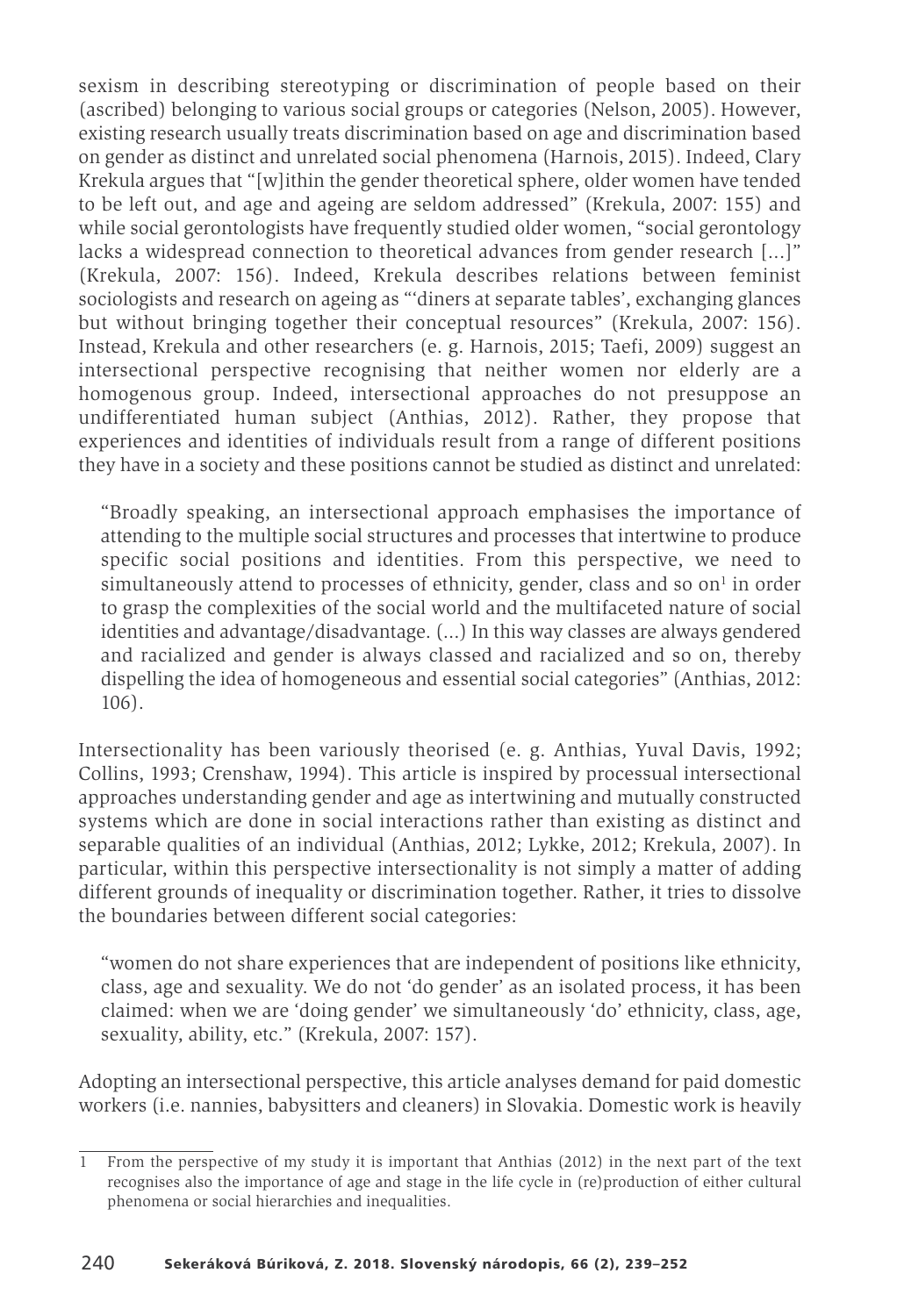gendered, being both undertaken by women and seen as constituting femininity (Lutz, 2011; West, Zimmerman, 1987). Drawing upon interviews with both paid domestic workers and their employers I will demonstrate how employers of paid domestic workers use age and stages in life-cycles of women as connoting particular qualities considered as necessary for undertaking paid childcare or housework. Apparently, paid domestic workers are chosen on the base of their age and gender. After describing in detail how employers categorise paid domestic workers, I will reveal that in deciding whom to employ the age does not operate as an isolated individual category. Rather, age and gender intertwine, and demand for paid domestic workers can be understood only when we adopt an intersectional perspective.

This study uses qualitative research methods<sup>2</sup> allowing for deeper insight into the practices and interpretations of research participants. Research methods include ethnographic interviews and participant observation. During the years 2013 – 2015 I interviewed 25 employers (23 females and 2 males) and 11 providers of paid domestic work (full- or part-time nannies, babysitters, and cleaners). Twenty-nine interviews took place in Bratislava, and seven in Banská Bystrica. All interviews, but two, were recorded and transcribed. Empirical material and interview quotes presented in this article are representative examples of the data, illustrating the theoretical discussion well. All names of research participants appearing in this text are pseudonyms.

## CONTEXT: PAID DOMESTIC WORK AND HOME-BASED CHILDCARE IN SLOVAKIA

There is growing evidence of increasing demand for paid domestic workers in former socialist countries of Central and Eastern Europe (e. g. Ezzeddine et al., 2014; Kordasiewicz, 2012; Souralová, 2015; Souralová, 2017; Tkach, Hrženjak, 2016) including Slovakia (Sekeráková Búriková, 2016; Sekeráková Búriková, 2017).

I have argued elsewhere that reasons to employ paid domestic workers in Slovakia are related to gaps in the welfare regime, ideology of childcare, local models of parenting and grandparenting, as well as life styles of middle and upper classes (Sekeráková Búriková, 2016; Sekeráková Búriková, 2017). In particular, the state does not provide childcare facilities for children younger than three years (and in some cases even for pre-school children). Parents prefer home-based care (mostly provided by mothers) for children younger than three years and kindergartens for pre-school children older than three years. Full-time nannies are employed when mothers<sup>3</sup> do not provide care for children younger than three years, usually because returning to their workplace before their child turns three. Part-time nannies are employed when mother wants to participate in some part-time work during maternity or parental leave, has twins, or children with different developmental needs. Cleaners are hired when middle and upper classes, who often work long hours, prefer not to spend their

<sup>2</sup> For more details on research methods and analysis look at Sekeráková Búriková (2017).

<sup>3</sup> Fathers only rarely take maternity or parental leave in Slovakia. While the of women on parental leave oscillated around 69 thousand between 2004 and 2013, the number of men was during same time 480 (Hanzelová, Kešelová, 2014). Among employers analysed within this research no man took maternity or parental leave, and interviewees did not mention fathers as possible substitutes for mothers (For details see Sekeráková Búriková, 2017).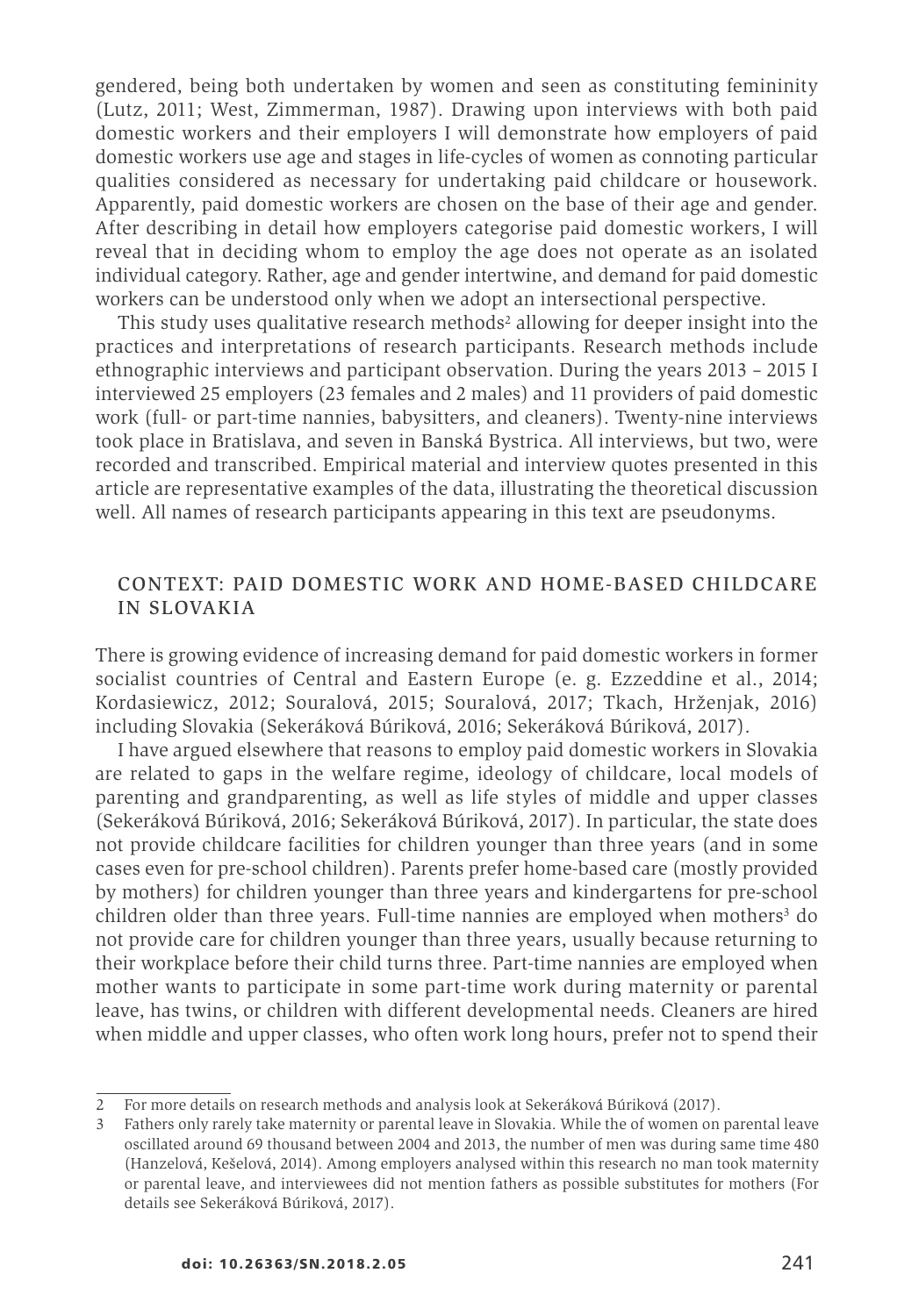free time doing housework. Babysitters and sometimes part-time nannies are hired from similar reasons, since they enable parents to spend free time without children. Part-time nannies also accompany children to and from school, or to and from various free time activities (Sekeráková Búriková, 2016; Sekeráková Búriková, 2017).

Employers of paid domestic workers belong to middle and upper classes in the widest sense of the word. Previous research demonstrates that paid domestic work is usually undertaken by migrant women (Anderson, 2000; Henshall Momsen, 1999; Lutz, 2008). Because of the restrictive migration policy in Slovakia, combined with the relatively low economic attractiveness of the country (Divinský, 2007; Divinský, 2009; Filadelfiová et al., 2011; Hlinčíková et al., 2014), the demand for paid care is supplied not by migrants but rather by local women. The employment of paid domestic workers in Slovakia is not situated within either global or regional care chains (Hochschild, 2000; Hochschild 2003; Parreñas, 2000; Parreñas, 2001; Williams, 2012; Yeates, 2012): neither paid domestic workers nor their employers are migrants; paid domestic workers are local women who neither live in the households of their employers nor do they have young children (Sekeráková Búriková, 2017: 24–29).

Paid domestic work in Slovakia is characteristic by high informality. Paid domestic workers work mostly informally and employers also prefer informal ways of recruiting them. My informants found their nannies, babysitters, or cleaners either through their informal social networks or used the specialized online portal Domelia (2017). Specialized agencies are used less frequently and my informants described them as either too expensive or not professional enough (meaning offering mostly students working part-time). Agencies mediate contractual work; other domestic workers work mostly informally. Furthermore, both paid domestic workers and their employers explicitly distinguish paid domestic work from other paid occupations, describing it as *help*, specific *relationship* or not *an ordinary job*.

As elsewhere (Anderson, 2000; Lutz, 2008; Lutz 2011) paid domestic workers in Slovakia earn low wages. In particular, paid child-carers (i.e. full-time or part-time nannies and babysitters) earned 2 – 6 euro per hour, cleaners 3 – 8 euro per hour. While this is slightly above minimum hourly gross income4, it is still less than the average hourly wage5. Working informally or as self-employed persons, domestic workers are responsible for their health or social insurance. Both low wages and the need to pay for social and health insurance make employment in paid domestic work precarious and attractive to women, who either have some other source of income or at least have their social and health insurance paid by the state. For this reason students, retired women and women registered as unemployed prevail among paid domestic workers. Only a few full-time nannies work as self-employed persons. Since full-time nannies are usually needed during usual working hours, they cannot hold other full-time jobs. Compared to childcare, cleaning is more flexible regarding time, and unlike nannies cleaners often have other jobs and cleaning provides them only with supplementary income (I have repeatedly come across nurses working in hospitals complementing their income cleaning and ironing for other families). However, students and either retired or unemployed older women also prevail (Sekeráková Búriková, 2016).

<sup>4</sup> Minimal net wage was in Slovakia 2.023 euro per hour in 2014 (Minimálna mzda, 2015).

<sup>5</sup> The average hourly wage was in Slovakia 7.1 euro in 2014 (Finančné centrum o peniazoch, 2015).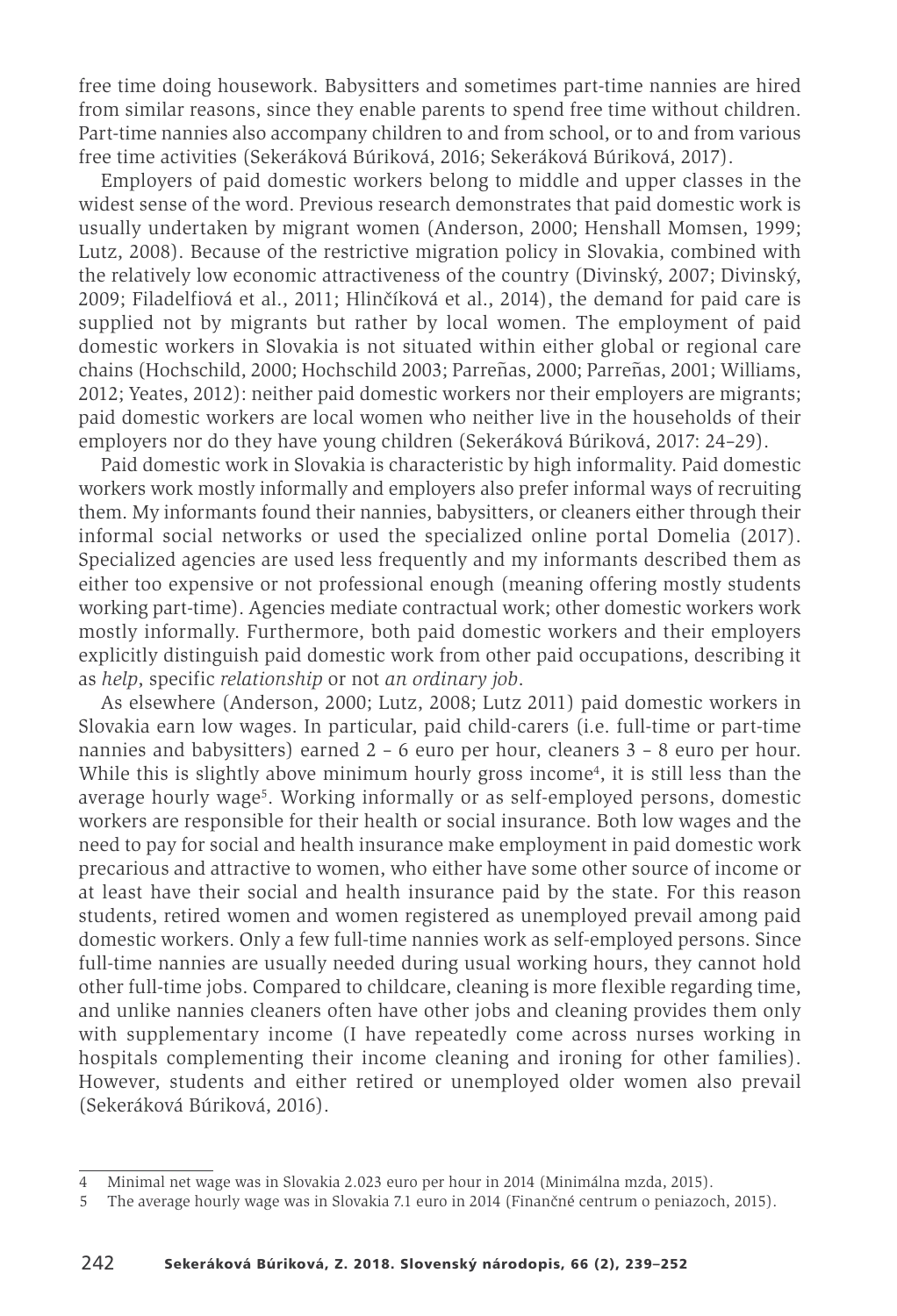#### UNFOLDING DEMAND: WHO IS SEEN AS SUITABLE FOR DOING PARTICULAR TYPE OF PAID DOMESTIC WORK

Comparing paid domestic workers within my research (i.e. either paid domestic workers I interviewed or paid domestic workers employed by my interviewees) I recognise the following categories of paid domestic workers employed in present Slovakia $6$ : firstly, there is a full-time nanny, who looks after a child or children younger than three years<sup>7</sup> from Monday to Friday or daily eight – nine hours. The mother is absent (at work) during this time. Secondly, there is a part-time nanny, who works either daily (but less than eight hours), or for several (but not all) days a week. During this time mother works part-time, undertakes some short-term project alongside maternity leave, does some free time activities or errands, takes a rest, or provides care for her other child or children (usually in case of twins or children with different developmental needs). For example, the mother provides care for a baby while the nanny takes her preschool child to the playground. A part-time nanny is sometimes employed when parents cannot afford a full-time nanny. Thirdly, there are part-time nannies accompanying children to and from school, or to and from various extra-curricular activities. Fourthly, there are babysitters putting children to bed or looking after sleeping children while the parents are out. Babysitters sometimes walk outside with babies sleeping in prams or pushchairs. Fifthly, cleaners, who do a weekly or biweekly cleaning. Sixthly, cleaners, who do occasional cleaning (e.g. wash windows before Christmas, clean the house after renovation).

When I asked my interviewees about their preferences regarding paid domestic workers, I got typified responses. The employers were looking for an *older lady/woman (staršia pani/žena)* or *a pensioner (dôchodkyňa)* on the one hand, and *a student (študentka)*, *young woman (dievča)* or *a young lady (slečna)* on the other hand, or they looked for *a professional (profesionálka)* or *someone qualified (niekto kvalifikovaný)*. While the first two categories are broadly defined by an age and stage in a life cycle, the third one is defined by qualification gained by either institutional education (i.e. students or graduates of specific disciplines such as pedagogy, psychology, or medicine) or specialized courses organised by agencies providing nannies (e. g. first aid certificate, course on childrearing, etc.) and cleaners (e. g. courses on cleaning and cleaning utensils, briefings on attitude towards employers).

I argue that in order to understand employers' ideas about who is suitable to undertake a particular type of paid domestic work we have to take into account a local division of reproductive labour within both nuclear and extended families. The way how reproductive labour is divided and shared is related to particular ways of doing gender (Lutz, 2011; West, Zimmerman, 1987). Since gendered division of labour is different in delegating childcare and in delegating housework, I will start analysing demand for childcare and then continue with housework.

I have argued elsewhere (Sekeráková Búriková, 2016, 2017) that the employment of both full-time and part-time nannies, and babysitters is related to the local culture

<sup>6</sup> I based this categorisation on the analysis of practices. Particular categories do not necessarily overlap with labels my informants used for paid domestic workers. I have argued elsewhere that there is not a shared explicit categorisation of paid domestic workers in Slovakia (Sekeráková Búriková, 2017).

<sup>7</sup> The full-time nannies look after a child older than three years only if the child has not got a placement in a state kindergarten, or is ill too often to attend a kindergarten.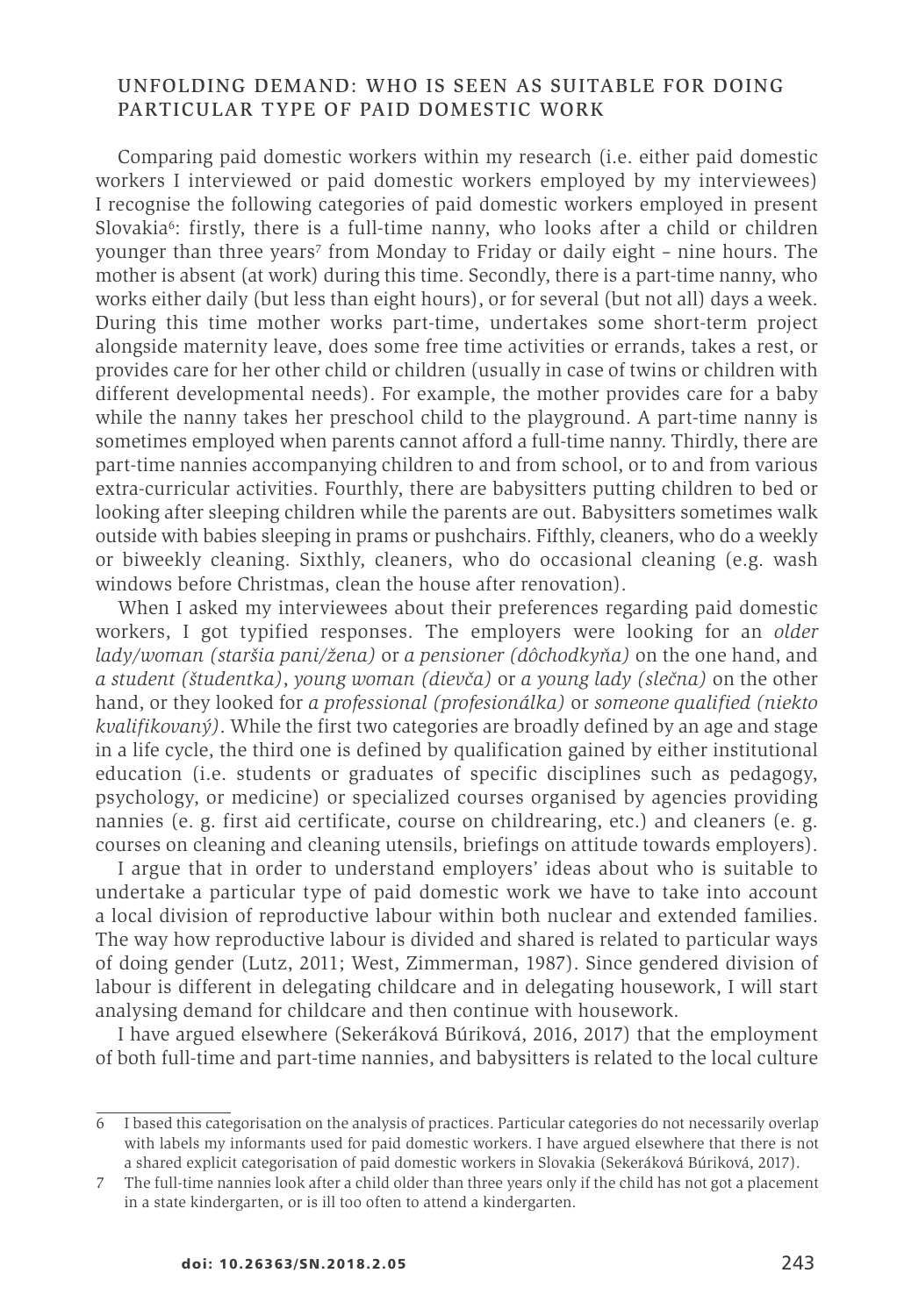of childrearing involving help of an extended family (Botíková, Švecová, Jakubíková, 1997; Feglová, 2002; Ratica, 1990; Salner, 1983; Švecová, 1986, 1989). In general, mothers are considered to be the best persons to provide care for young children and grandmothers are seen as the best persons to *help them* with childcare (Marošiová, Šumšalová, 2006). *Help* to children is a common way of spending one's retirement: Retired women expect and are expected to spend at least some of their time looking after their grandchildren (Bútorová, Filadelfiová, 2008). Crucially, my interviewees commented that they decided to hire paid child-carers when grandmothers could not or would not provide them with such a *help*8.

Not only paid carers substitute for unavailable grandmothers, their employment reflects this model of childrearing in the following ways:

(1) The employers apply a model which is analogous to the model involving help of grandmothers. Hence they want someone who will be *like a grandmother for their child*, meaning the hired person will provide the care mothers associate with an ideal type of grandparenting and/or has similar demographic characteristics such as the age and stage in the life-cycle. Thus they do not expect that nanny will have special courses and qualifications and will teach the child specific skills, but expect that nanny will provide their child with a "natural family environment", will "bake cakes together" with the child, will know "how to dress children when it is cold" or "how to feed them properly". These employers often prefer nannies that are older than themselves – actually, the nannies they employ are often in their mother's age. For example, when Mariana, currently on maternal leave, got an offer to teach a course at the faculty of arts, she decided to hire a part-time nanny to provide care for her six month old son during the time she was teaching and preparing her lessons. She explicitly looked for the nanny who would substitute for absent grandmothers and explicitly looked for the person with experience with grandmothering:

Interviewer: What were your expectations? Whom did you want? What kind of person?

Mariana: The only thing I really wanted was an older lady. The thing was that one grandmother was in Brussels and I am not from Bratislava, so my mother was not around either. So I said to myself, God, please let it be an elderly, mature woman, that would be fantastic![emphasis by the author] I was not against hiring a student either, but I know they have other demands on their time, they are not flexible. And their sense of responsibility… If it rains, they do not come, that kind of thing. I was afraid of this. And I needed someone responsible, someone stable, fixed. So I decided – an older woman. And my desire was to have someone, who would be like a grandmother. That would be perfect [emphasis by the author]. (...)

Interviewer: And how did you find that lady?

Mariana: Via family. A colleague of a relative of mine hired her as a housekeeper. She was doing cleaning, shopping, etcetera, for their family. This lady had not been

<sup>8</sup> I. e. grandmothers either did not live in the same place, they were too ill (or already passed away), or still worked full-time. Other reasons regarded relationship between mother and grandmother (i.e. the relationship between mother and grandmother was strained, mother and grandmother had conflicting ideas about childcare and mother preferred to have more control over childcare, or parents needed more help than grandmother would provide).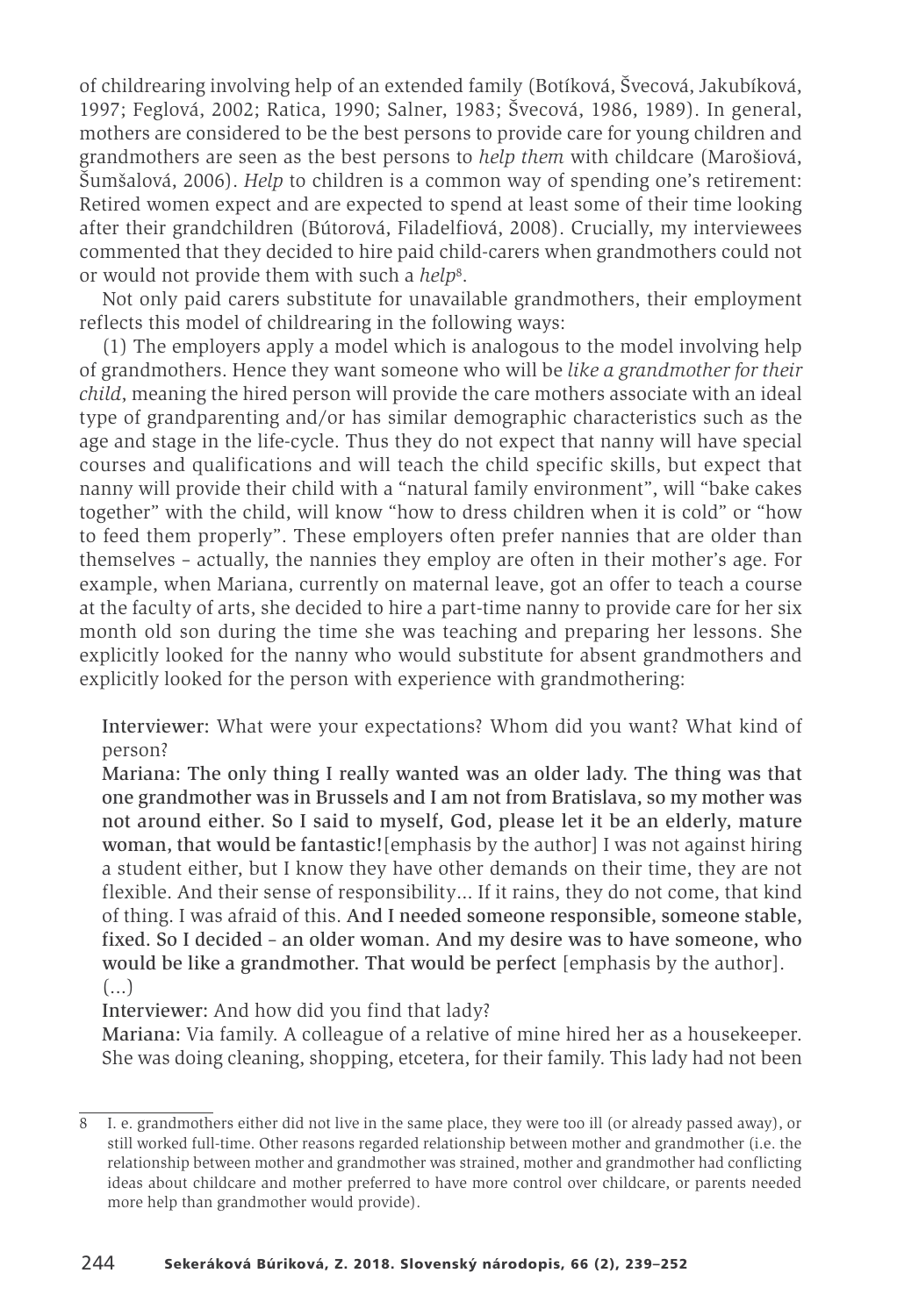a nanny before, she had not cared for children, but we tried it. She was 56 years old, Hugo was six months old at that time. She has finished a high school education, an economic academy, she was working in human resources all her life, she was even a boss of her department. At the time we met she was working in a pawnshop. Housekeeping was only her side job. However, the main thing was that she was a mother of two and grandmother of five. That was the main qualification for me, the main reference was her experience with children. (…) When I was looking for a nanny, the fact that she was a grandmother and mother was sufficient for me [emphasis by the author].

(2) Looking for someone who would complement but not substitute the help of grandmothers the employers hire someone who has different demographic characteristics and provides care conceptualized differently from the care provided by grandmothers. For example, Vierka's mother comes once a week to help Vierka with house-chores and children. Usually, while her mother cleans and cooks, Vierka spends time with children outside. Vierka's husband travels a lot for his work, so when Simona – a university student and Vierka's former pupil – offered Vierka *help* with her three children, Vierka agreed and hired her for one – two afternoons a week as a part-time nanny. Simona's work is complementary to *the help* of the grandmother. While the grandmother *helps* Vierka to spend time with the children, Simona allows her to spend time without them: on afternoons when Simona plays with the children Vierka does her errands or meets her husband for a coffee somewhere out. Also Simona's activities with the children are conceptualized as different from activities they do with grandparents: unlike their grandmother, who prefers indoor activities, Simona takes the children outside, where they cycle or spend time at the playground. Vierka is happy that Simona is willing to do things "grandmothers are afraid to do". Vierka's age, experience and care she provides are constructed as different from these provided by grandmother. As such, Simona does not compete with grandmother and does not threaten her unique position in the lives of children.

Employers hiring carers as complementary to grandmothers sometimes delegated tasks to paid carers that they considered tedious and possibly threatening to a good relationship between either children or mother with grandmother:

Katarína:I knew I needed help with transport. I have a highly demanding job and my sons have many [extra-curricular] activities. (…) I really wished my mother would have my children only when she wanted to. I wanted them to have fun together. I did not want to force her [emphasis by the author]. I wanted someone alongside my mother. My mother is active, she is still at work, she has not retired yet. My mother has her own life and activities and I want neither to exploit her nor to bother her always, when I need someone. I want to have this freedom. For example, I want to go to movies and hire someone during that time.

Interviewer: What were you looking for? What were your expectations?

Katarína: I needed someone who would accompany them to their extra-curricular activities. That's a passive time [emphasis by the author]. Once I tried it myself [to accompany her sons to training]. (…) It was completely unproductively spent time [emphasis by the author]. They were looking forward to training and I was sitting for couple of hours at the bench in front of the gym. I think that time could be spent differently. I prefer waiting for them at home and cooking dinner.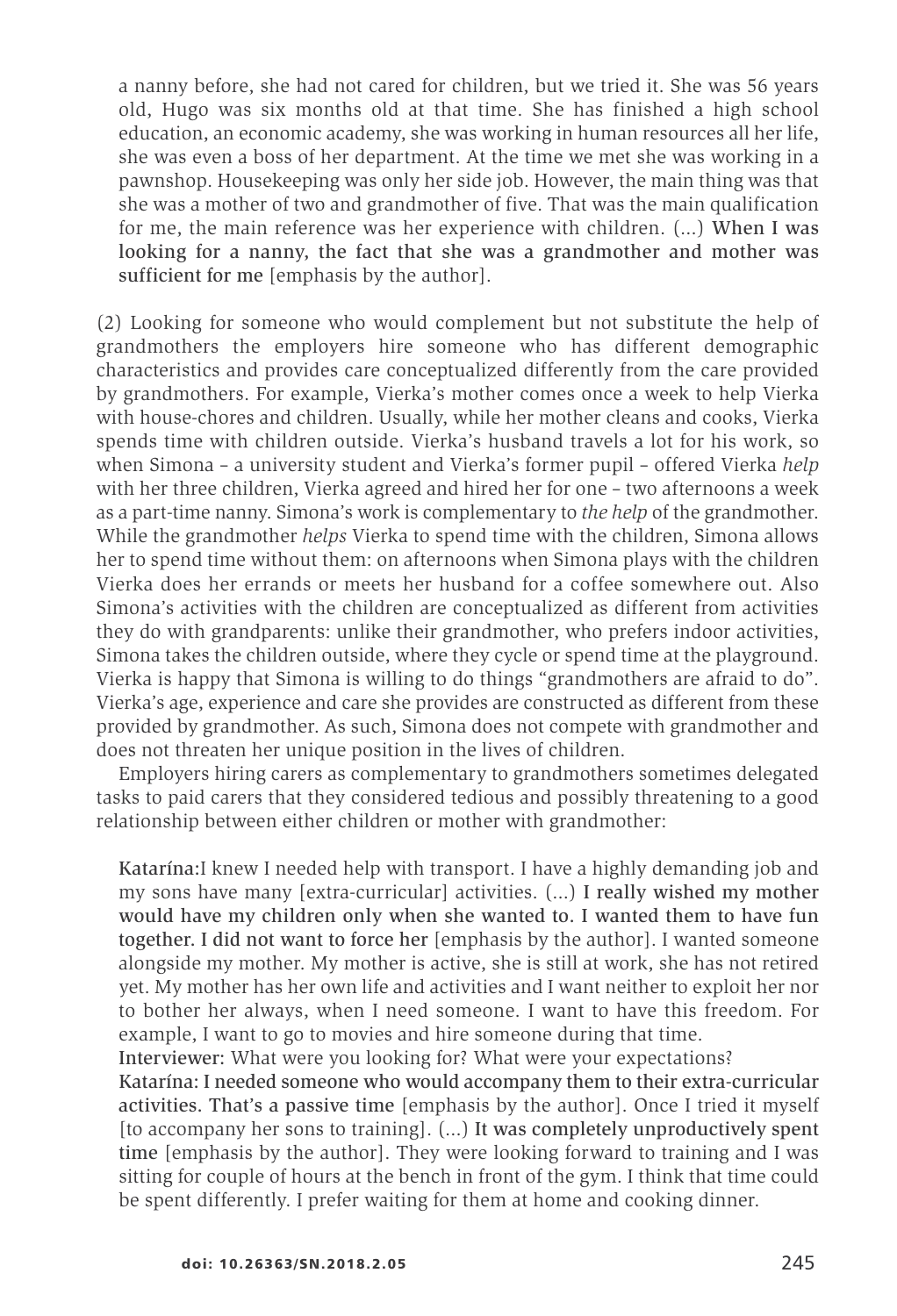(3) Other employers make an analogous model also originating in an extended family hiring someone, who would be *a friend (kamarátka)* or *like a sister (ako sestra)* to children. Doing so, they look for the person who has appropriate demographic characteristics (i.e. is young and ideally is an older sibling from a family with numerous children). Usually, the person employed is a high school or university student. Some employers insisted that the person they hired was qualified as a carer because she used to care for her many siblings at home. This model is common especially among Christian (both Roman Catholic and protestant) employers, who often successfully recruit their nannies and babysitters through their church networks.

(4) The last type of employers explicitly avoid the analogy of carer with grandmothering or grandmothers reversing the model and looking for carers with different characteristics than grandmothers. Such employers usually avoid older carers as a whole:

Henrieta: I just did not want one more granny, who would tell me what to do with the children[emphasis by the author]. I had enough of that with my mother and mother-in-law. I wanted a young girl [emphasis by the author], whom I did not have to legitimize why I wanted her to do or not to do something with my kid.

While employers like Henrieta reverse the familial model (i.e. make a different choice in an explicit relation to the model), there are employers, whose decisions do not reflect the local model of childrearing at all. These employers either (5) delegate tasks they label as menial, boring and unimportant for the child's development to a sufficiently inexpensive and reliable worker<sup>9</sup>, or (6) being concerned about class reproduction they decide to employ *a qualified professional carer.* This is not an exhaustive list and there also exist variations and combinations of the listed alternatives: an employer might want a *qualified carer* because she does not want the care resembling care of grandmothers, or someone who wants a carer complementary to a grandmother decides to hire a *professional* or someone who will be like an *older sibling* etc.

Individual choices of child carers are a result of a particular employer's attitude towards the local model of childrearing, developmental stage of the child, and the type of paid domestic worker they are hiring. So when choosing a full-time or part-time nanny who is supposed to look after a baby or toddler, the employers prefer someone *who would be like a grandmother for their child* and chose an older women or they opt for *a professional carer*. Older the child, the frequency of the preference for having someone who would be *like a friend* or *older sibling* increases and having someone *like a grandmother* decreases.

When employers look for someone who would do tasks they consider menial, tedious or unimportant for the child's development or their mutual relationship with the child, they do not look for someone who would be *like a grandmother, older sibling* or *a friend* to their child. They basically want someone who is both reliable and affordable enough to do the task. Given this, they do not necessarily look for the

<sup>9</sup> These tasks are accompanying children on their way to and from school or extra-curricular activities placed in various parts of the town; walk in the park with babies or toddlers sleeping in a pram or pushchair; babysitting sleeping children when parents are out.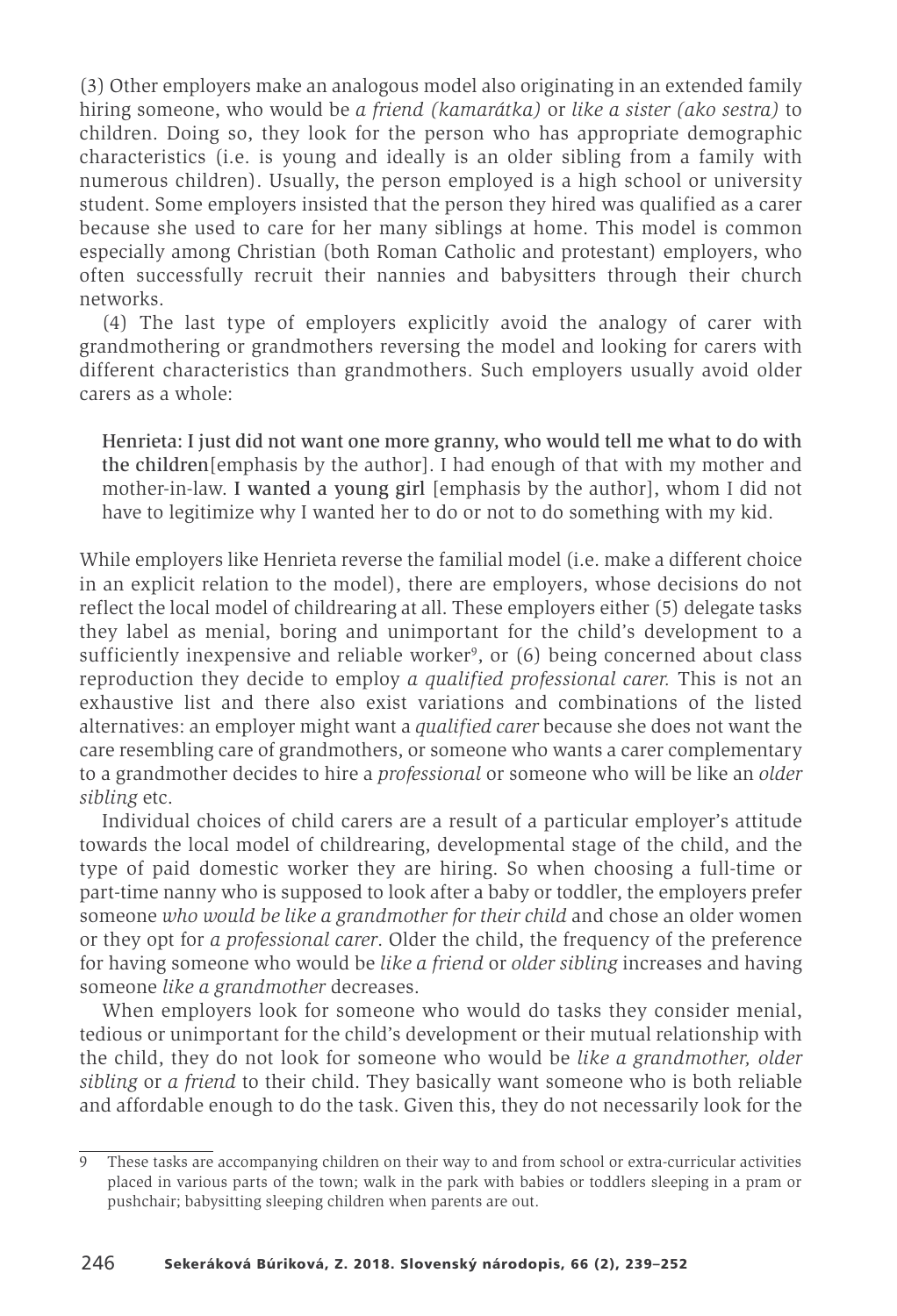person, who has certain caring attributes seen as related to the life stage. Often, they look for people who, in their understanding, might welcome a side job (*brigáda*), are not expensive to hire, and are reliable and respectable enough to be in charge of children. Consequently, they look either for *pensioners* living in their neighbourhood or for *students*. Both pensioners living in middle and upper class neighbourhoods and students of universities are considered reliable and respectable enough to do the job. Furthermore, both students and pensioners are situated at the fringes of the labour market and employers agree they do not have to be paid much. Unlike employers of full-time and part-time nannies, employers looking for nannies who would accompany children to and from school and to and from the child's extracurricular activities, or babysitters looking after sleeping children, do not look for a person having specific caring qualities because the person is situated in a specific stage of life cycle. They look for an inexpensive and reliable person and think that the person in a specific stage of their life cycle or, more precisely, the person in a specific work related life cycle (i.e. student or pensioner) will be both reliable and inexpensive. Interviewees often mentioned, that "even a student can do this" (Ivica employing students to walk in the park pushing the pram with her sleeping baby-twins), or, "that's easy work suitable for students" (Eva, explaining, why she is paying their part-time nannies only three euro per hour). Only few employers use agencies providing *professional carers* for this type of work. If they do, they usually want drivers, or do not know other means of how to recruit a domestic worker.

Employers hiring full-time and part-time nannies and babysitters often want a *professional* or *qualified carer*. These carers are supposed to have qualification (gained through institutional or informal education) ensuring proper physical, emotional and intellectual development of the child and his or her security, and be able to encourage the child in developing his or her talents and interests. Hence, these carers are supposed to know foreign languages, play a musical instrument, or be able to draw with a child. However, though parents look for *a professional*, in the end they also find *a student*, because the agencies providing nannies and babysitters offer mostly students doing paid childcare as their side jobs. The agencies do not provide older women, because students have specific taxation and are consequently cheaper to employ, and the owners of agencies associate the idea of professional care related to education with students, who are in a life stage dedicated to education. Some owners of the agencies also explicitly relate age with ability to provide care to young children. For example, the owner of the agency in the interview for the Slovak radio<sup>10</sup> said:

#### Journalist:Is the age important in choosing the right nanny?

Agency representative: Personally, I think it is very important that the person is energetic. It might sound funny, but in order to provide an adequate care to children and keep up with them, the person providing care has to be close to children in age. To keep up with their needs, because children are very active. Thus I prefer girls under thirty. And the minimal age is twenty.

In contrast to paid child carers, employment of cleaners and housekeepers is not directly related to the presence or absence of grandmothers. Rather, it relates to the

<sup>10</sup> The interview was broadcasted on February 2nd 2013 in the programme *Dobrý večer, Slovensko*. It is available at the webpage of the agency (Baby Nanny, 2016) in the first record from 1,57'to 2,19'.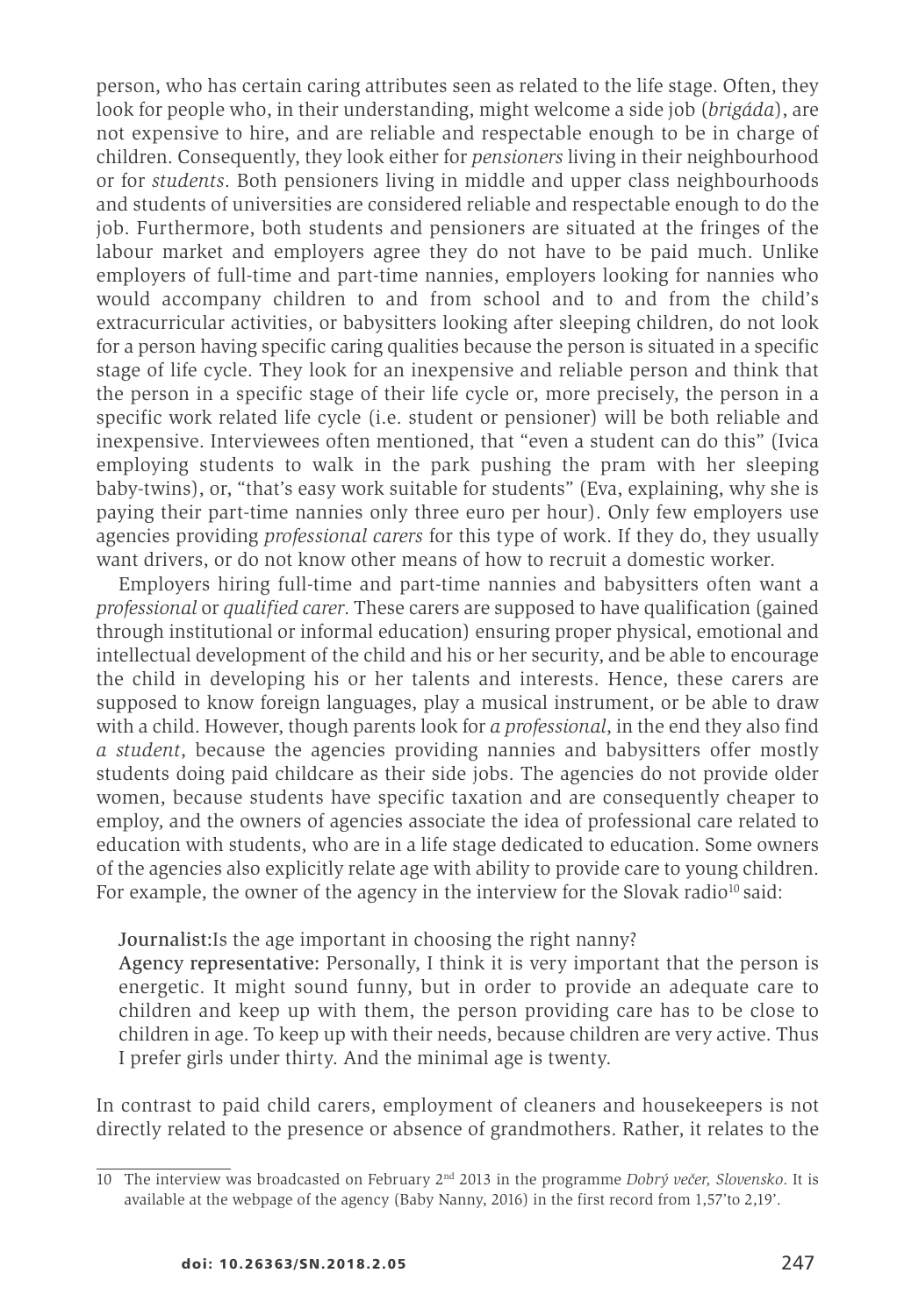division of labour within a nuclear family. When asked about the situation leading to the employment of paid domestic workers my interviewees rather referred to their husbands, who were working too long hours or were too exhausted by their workload to undertake a more equal share of housework. While employment of cleaners and housekeepers does not reflect the local model of childrearing, it reflects gendered division of labour within the nuclear family and gendered character of reproductive work: all domestic workers I came across were female.

The employers' categorization of cleaners and housekeepers is slightly different than categorisation of paid child carers. I have not encountered a shared stereotype connecting a particular age group or specific phase of life cycle with the ability to perform housework or particular type of housework (for example ironing or general cleaning). However, this does not mean that employers do not have strong opinions about the suitability of particular age groups or women with specific life course experience for undertaking (a particular kind of) housework. Indeed, the opinions of individual employers were similar to these demonstrated in the previous part. The difference is that unlike preferences of employers of child carers the preferences of employers of cleaners do not form any generally shared pattern. Rather, the mechanism connecting particular types of workers with housework is similar to the logic of hiring au pairs. Considering particular ethnicity as a guarantee of qualities they expect from an au pair, host families commonly hire a string of au pairs coming from the same country. While one British family decides to employ French au pairs expecting them to be sophisticated governesses able to teach their children French, another family prefers Slovak au pairs seeing them as hardworking and warm. Just as another family can think of Slovak au pairs as not dedicated enough and doing too many side-jobs and as such, cross them out from the list of suitable au pairs. Often, the opinions on suitable ethnicity of au pairs are based on the experience with the first au pairs of that ethnicity, hence a host family can decide to employ only Czech au pairs, because they had loved the spirit of their first Czech au pair and expect that other Czech au pairs will be similar (Anderson, 2007; Búriková, Miller, 2010). In an analogical way employers of paid domestic workers in Slovakia see women belonging to particular age groups/phases in life-cycle or coming from specific professions as more or less suitable cleaners and housekeepers. In particular, while some employers consider *students (študentky)*, or *young ladies (slečny)* as suitable cleaners, because they are young, strong, docile and *educable* (i.e. they accept the employers' ideas and techniques of cleaning), other employers dismiss them as irresponsible and careless. Similarly, while some employers prefer older domestic workers – *ladies (panie)*, *pensioners (dôchodkyne)*, *older women (staršie ženy)*, *older ladies (staršie dámy)* – describing them as experienced, responsible and having a knack for details, others see them as *too bossy* or physically weak. And as employers of child carers, some employers of cleaners prefer *professionals* and use specialized agencies, or decide to employ nurses who often do ironing or cleaning as a side job alongside their shifts in hospital.

### INTERSECTIONALITY REVISITED: A STUDENT OR A PENSIONER?

In the previous part I examined preferences the employers have regarding particular types of paid domestic workers and revealed nuances of their decisions related to women they call *students*, *girls*, *young ladies* on the one hand and *pensioners*, *older*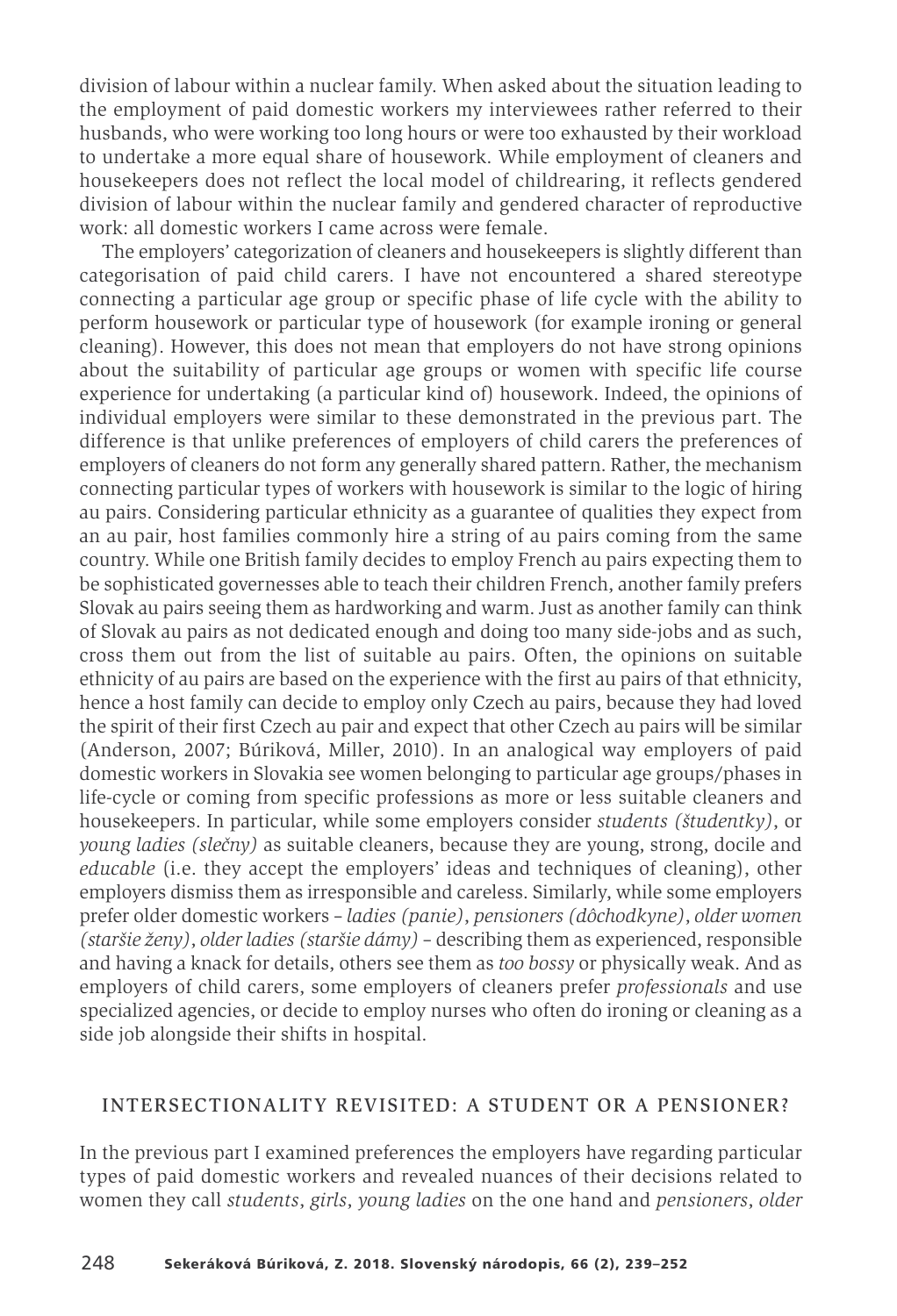*women or ladies* on the other hand. Now I am going to focus on what exactly my interviewees meant by these categories.

All paid domestic workers within my study are females and belong to one of two age groups: They are either older than eighteen and younger than thirty years (e.g. *students*, *girls*, *young ladies*), or older than fifty-five and younger than seventy years (e. g. *older women*, *pensioners*, *ladies*). The women belonging to the first group are younger, those belonging to the second group older than their employers. However, it would be simplifying at best to see the gender and age of paid domestic workers as two distinct hierarchies or additive principles (Krekula, 2007: 163) the employers use in order to choose a domestic worker and to decide how to pay (or, more frequently, underpay) her. They don't basically look for a woman, who is in her thirties. Actually, in demand for paid domestic work age and gender are mutually constitutive and inseparable principles the employers use in order to position particular female as more or less suitable to do a particular type of domestic work. This intersection of age and gender regards reproduction and the labour market.

When my interviewees looked for a nanny, they were looking for a female in a specific stage of her reproductive life. In particular, they were looking either for a woman who has experience with motherhood and has grown up children, or were looking for a young woman who has not entered the reproductive phase yet and does not have children of her own. The fact that the woman is a successful mother (i.e. has grown up children) is the key qualification for the job. When Mariana in an interview quoted above spoke about her wishes to find an older woman, she mentioned that the main reference for her was the fact that her prospective nanny was mother and grandmother. The experience ascribed to the age in the interview intertwines with gendered identities related to mothering and it is not possible to divide them and see them as separable entities.

Not only demand, also the supply of paid domestic workers is structured in relation to this intersection of age and gender. Neither younger nor older child carers have other caring responsibilities. Younger women working as nannies and babysitters do not have children yet and older women have grown up children and do not have grandchildren yet. My older interviewees claimed they would stop working as nannies once they had grandchildren and indeed, Judita stopped her side job as part-time nanny once her daughter had a child. Women who have young children of their own provide paid childcare only as childminders in their own homes, where they look after children alongside their own child, and do not work as nannies and babysitters in the homes of their employers.

This intersection of age and gender in an employment of paid domestic work has also the dimension related to broader economic structures and labour market. As I have mentioned, women working as paid domestic workers usually rely on the state for having their social and health insurance paid: i.e. they are students, pensioners, (less often) unemployed, or they do paid care and housework as a side job complementing their main income. Adéla Souralová (2014) argues that both young women working as au pairs and elderly women working as nannies for Vietnamese families in the Czech Republic are positioned in a liminal phase in relation to a labour market: the au pairs have not started their full participation in the labour market and nannies have just finished participating in the labour market. Among the unemployed nannies I interviewed were women who had lost their jobs shortly before their retirement age or women who finished their university education but either could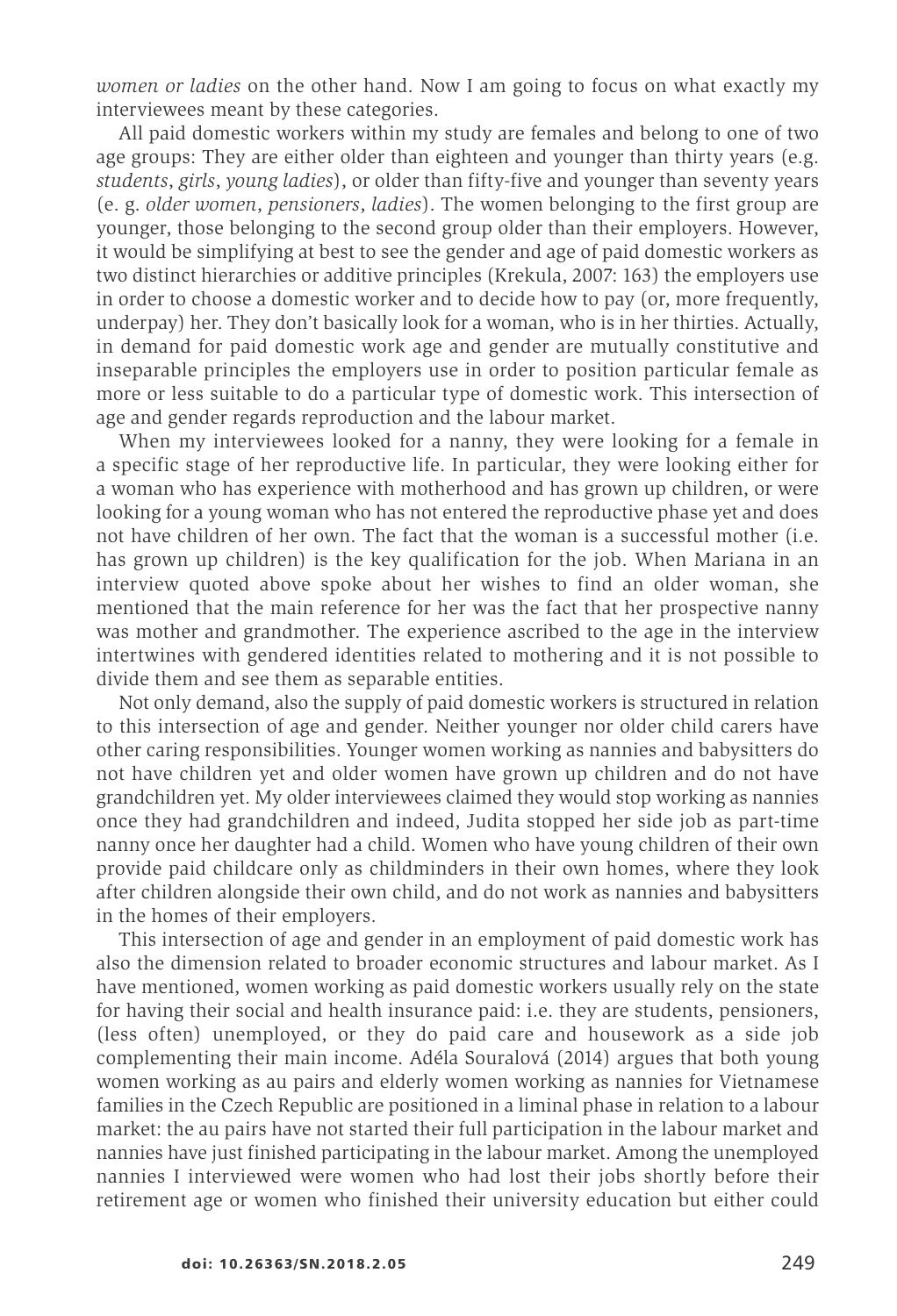not find the job they wanted (such as Johanka, who finished her studies as a preschool teacher and worked as a nanny while she was looking for a job in a kindergarten) or took "the break" after university and before embarking in a corporate job such as Tereza.

#### CONCLUSION

In this article I described in detail demand for paid domestic workers in Slovakia. I have demonstrated how employers differentiate among *students/younger women/young ladies* and *pensioners/older women/ladies* working as paid domestic workers, and introduced reasons why they prefer particular groups for particular types of work. I argued that it is neither gender nor age per se that makes these women suitable nannies and babysitters. It is a specific phase in a gendered life cycle that enables younger women to position themselves and be positioned as energetic older siblings and older women as affectionate grandmothers without threatening exclusivity of care either for their own children and grandchildren, or for their charges. I also revealed that when choosing a student or a pensioner, the employers choose a particular type of care they associate with particular group of people. I demonstrated that students and pensioners can connote different types of care regarding the type of work they are employed for. So when employing a full-time nanny looking after a baby, a pensioner is seen as a substitute grandmother and as such is expected to provide the care resembling a family setting. When employing a student for similar care, employers see students as professional carers having skills gained through education. In contrast, when employing the very same students as part-time nannies accompanying children to their free-time activities, they are basically seen as reliable and inexpensive source of labour. In other settings care provided by students can be constructed as similar to the care provided by an energetic older sibling or an older friend. Clearly, while the employers of paid domestic workers in Slovakia use the intersection of age and gender as the point of departure for ascribing qualities necessary for undertaking paid domestic work, this very same intersection connotes different qualities in relation to the type of domestic worker.

#### REFERENCES

- Anderson, B. (2000). *Doing the dirty work?: The global politics of domestic labour.* London: Zed Books.
- Anderson, B. (2007). A very private business: Exploring the demand for paid domestic workers. *European Journal of Women's Studies*, *14*(3), 246–264.
- Anthias, F. (2012). Transnational mobilities, migration research and intersectionality. *Nordic Journal of Migration Research*, *2*(2), 102–110.
- Anthias, F., Yuval Davis, N. (1992). *Racialised*

*boundaries: Race, nation, gender, colour and class and the anti-racist struggle.* London: Routledge.

- Baby Nanny (2016). "BabyNanny v Slovenskom rozhlase." <http://www. babynanny.sk/index.php/sk/babynanny-v-slovenskom-rozhlase>. accessed 16. 6. 2016.
- Botíková, M., Švecová, S., Jakubíková, K. (1997). *Tradície slovenskejrodiny*. Bratislava: Veda.
- Butler, R. N. (1969). Age-ism: Another form of bigotry. *The Gerontologist*, *9*(4), 243–246.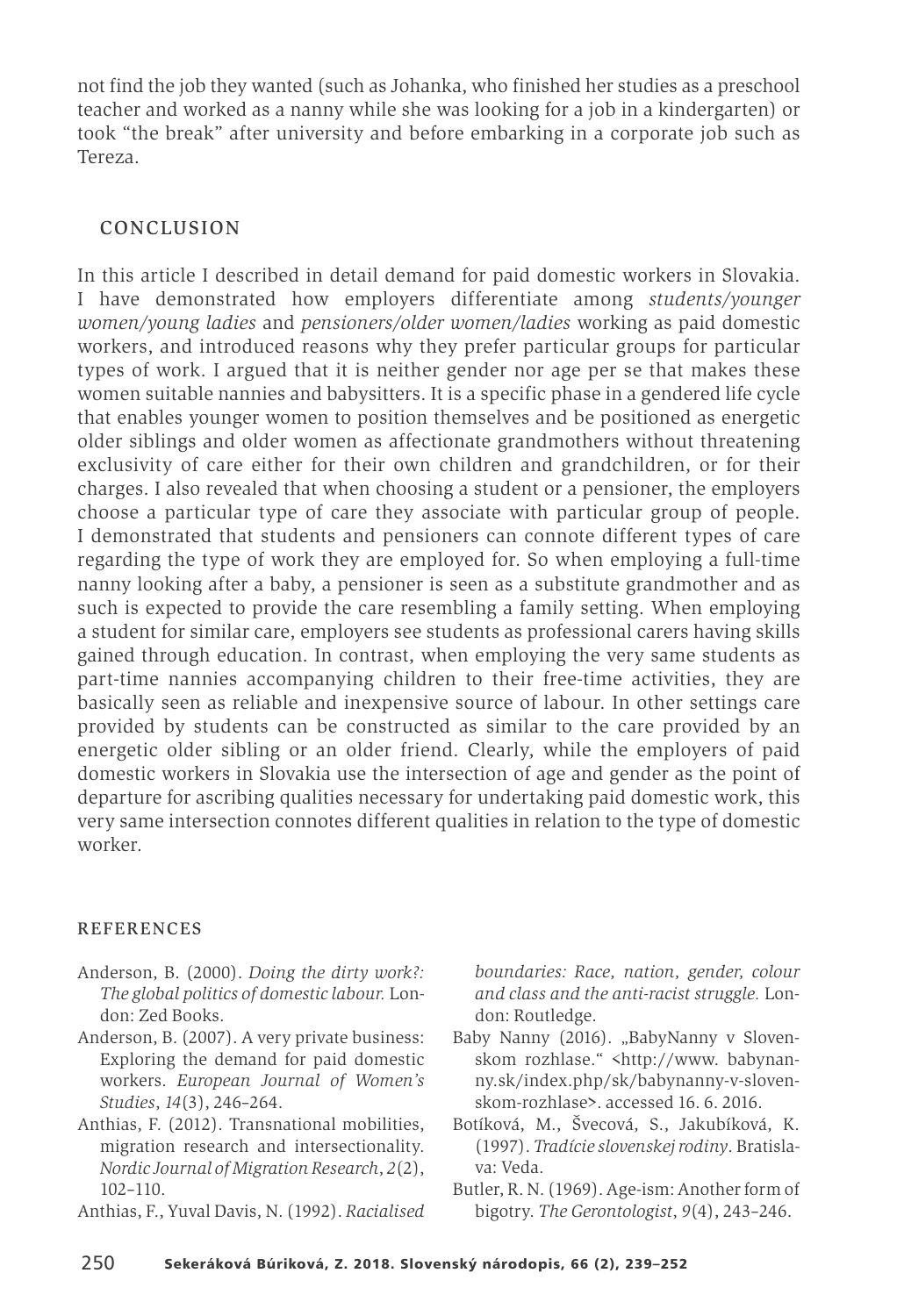- Bútorová, Z., Filadelfiová, J. (2008). Aktívne starnutie ako výzva. In: Z. Bútorová, M. Bosá, J. Filadelfiová, O. Gyárfášová, M. Minarovič, M. Sekulová, S. Šumšalová, M. Velšic (Eds.),*Ona a on na Slovensku: Zaostrené na rod a vek* (p. 77–111)*.* Bratislava: Inštitút pre verejné otázky.
- Búriková, Z., Miller, D. (2010). *Au Pair.* Cambridge: Polity.
- Collins, H. P. (1993). Toward a new vision: Race, class and gender as categories of analysis and connection. *Race, Sex and Class*, *1*(1), 25–45.
- Crenshaw, K. (1994). Mapping the margins: Intersectionality, identity politics and violence against women of color. In: M. A. Fineman, R. Mykitiuk (Eds.), *The public nature of private violence: The Discovery of Domestic Abuse* (p. 93–118). New York, London: Routledge.
- Divinský, B. (2007). Z*ahraničná migrácia v Slovenskej republike: Vývojové trendy od roku 2000.* Bratislava: Výskumné centrum Slovenskej spoločnosti pre zahraničnú politiku, n. o.
- Divinský, B. (2009). *Migračné trendy v Slovenskej republike po vstupe krajiny do EÚ (2004 – 2008).* Bratislava: IOM Medzinárodná organizácia pre migráciu.
- Domelia (2017). http://www.domelia.sk
- Ezzeddine, P. et al. (2014). *Migrantky a nájemná práce v domácnosti v České republice.* Praha: Sdružení pro integraci a migraci.
- Feglová, V. (2002). K zmenám starorodičovských rolí v súčasnom urbánnom prostredí. In: I. Chorvát (Ed.), *Premeny rodiny v urbánnom prostredí* (p. 94–100)*.* Banská Bystrica: Inštitút sociálnych a kultúrnych štúdií, Fakulta humanitných vied, Univerzita Mateja Bela.
- Filadelfiová, J., Gyárfášová, O., Sekulová, M., Hlinčíková, M. (2011). *Migranti na slovenskom trhu práce: Problémy a perspektívy.* Bratislava: Inštitút pre verejné otázky.
- Finančné centrum o peniazoch (2015). "Priemerná hodinová mzda v Česku je nižšia ako na Slovensku." <http://openiazoch.zoznam.sk/cl/156267/Priemernahodinova-mzda-v-Cesku-je-nizsia-ako-na-Slovensku>. accessed 15. 10. 2015.
- Hanzelová,E.,Kešelová,D.(2014).*Zdroje a prekážky rastu zamestnanosti žien s dôrazom*

*na stratégiu zosúladenia rodinného, pracovného a osobného života: Záverečná správa z VÚ č. 2 167.* Bratislava: Inštitút pre výskum práce a rodiny.

- Harnois, C. E. (2015). Age and gender discrimination: Intersecting inequalities across the lifecourse. In: D. Vasilikie, M. Texler Segal(Eds.),*At the center: Feminism, social science and knowledge (Advances in gender research, Volume 20)* (p. 85–109). Emerald Group Publishing Limited.
- Henshall Momsen, J. (Ed.) (1999). *Gender migration and domestic service.* London: Routledge.
- Hlinčíková, M., Chudžíková, A., Gallová Kriglerová, E., Sekulová, M. (2014). *Migranti v meste: Prítomní a (ne)viditeľní.* Bratislava: Inštitút pre verejné otázky; Centrum pre výskum etnicity a kultúry.
- Hochschild, A. R. (2000). Global care chains and emotional surplus value. In: W. Hutton, A. Giddens (Eds.), *On the edge: Living with global capitalism* (p. 130–146). London: Jonathan Cape.
- Hochschild, A. R. (2003). Love and gold. In: B. Ehrenreich. A. R. Hochschild (Eds.), *Global woman: Nannies, maids and sex workers in the new economy* (p. 15–30). London: Granta.
- Kordasiewicz, A. (2012). Biografie pomocy domowych jako tworzywo tożsamościowe ich pracodawców – podejście alterbiograficzne. *Acta universitatis Lodziensis, Folia Sociologica, 41*, 23–46.
- Krekula, C. (2007). The intersection of age and gender: Reworking gender theory and social gerontology. *Current Sociology*, *55*(2), 155–171.
- Lutz, H.(Ed.)(2008). *Migration and domestic work: A European perspective on a global theme*. Aldershot: Ashgate.
- Lutz, H. (2011). *THE NEW MAIDS: Transnational women and the care economy*. London, New York: Zed Books.
- Lykke, N. (2012). *Feminist studies: A guide to intersectional theory, methodology and writing.* London: Routledge.
- Marošiová, L., Šumšalová, S. (Ed.) (2006). *Matky na trhu (práce a života): Výskumná štúdia.* Bratislava: Inštitút pre verejné otázky.
- Minimálna mzda (2015). "Hodinová minimálna mzda. Rok: 2015 a 2016." <http://www.